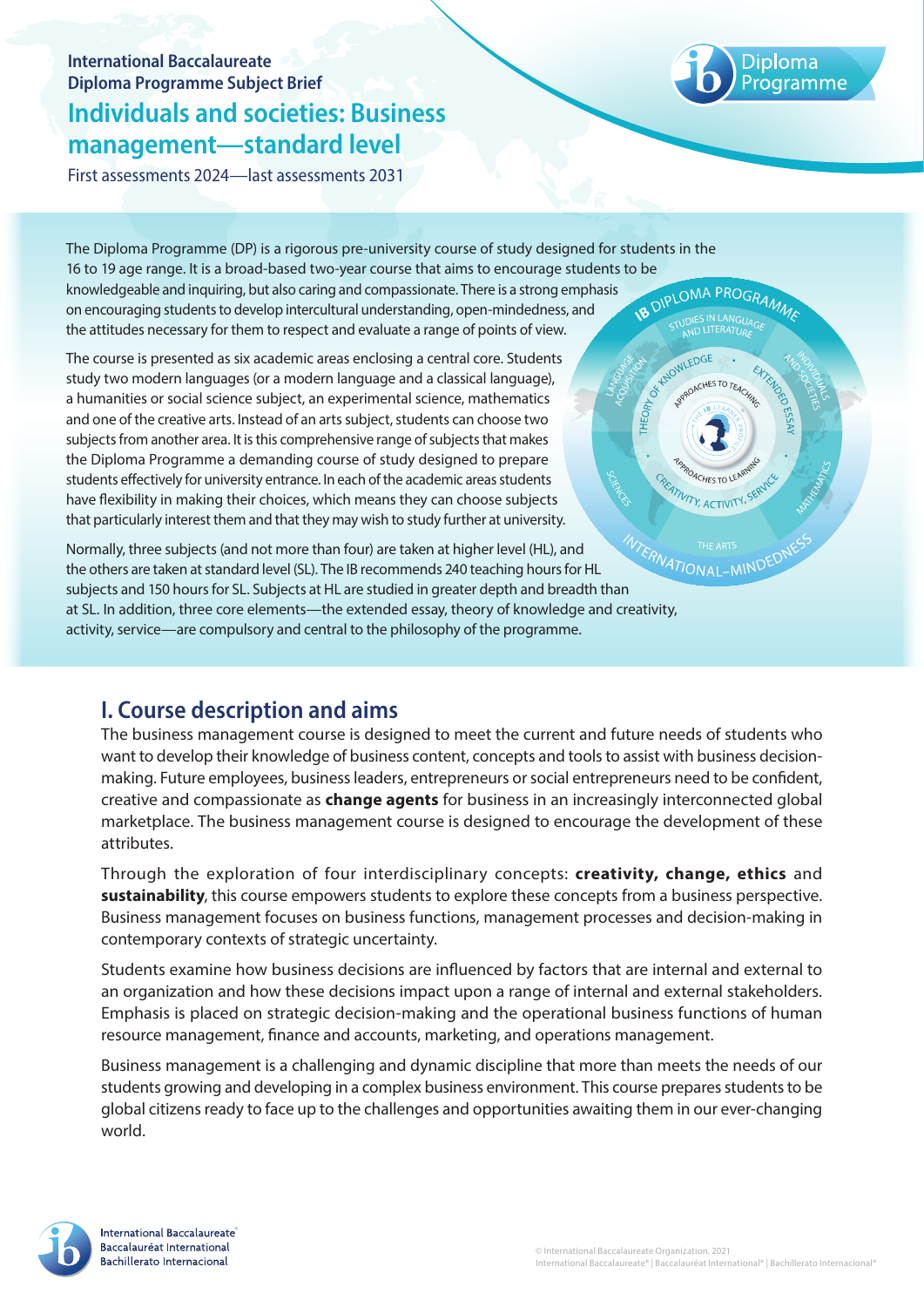The aims of the DP **business management course** are to enable students to:

- 1. develop as confident, creative and compassionate business leaders, entrepreneurs, social entrepreneurs and as change agents
- 2. foster an informed understanding of ethical and sustainable business practices
- 3. explore the connections between individuals, businesses and society
- 4. engage with decision-making as a process and a skill.

### **II. Curriculum model overview**

| <b>Component</b>                                 | Recommended<br>teaching hours |
|--------------------------------------------------|-------------------------------|
| Unit 1: Introduction to business management      | 20                            |
| 1.1 What is a business?                          |                               |
| 1.2 Types of business entities                   |                               |
| 1.3 Business objectives                          |                               |
| 1.4 Stakeholders                                 |                               |
| 1.5 Growth and evolution                         |                               |
| 1.6 Multinational companies (MNCs)               |                               |
| Unit 2: Human resource management                | 20                            |
| 2.1 Introduction to human resource management    |                               |
| 2.2 Organizational structure                     |                               |
| 2.3 Leadership and management                    |                               |
| 2.4 Motivation and demotivation                  |                               |
| 2.5 Organizational (corporate) culture (HL only) |                               |
| 2.6 Communication                                |                               |
| 2.7 Industrial/employee relations (HL only)      |                               |
| <b>Unit 3: Finance and accounts</b>              | 30                            |
| 3.1 Introduction to finance                      |                               |
| 3.2 Sources of finance                           |                               |
| 3.3 Costs and revenues                           |                               |
| 3.4 Final accounts                               |                               |
| 3.5 Profitability and liquidity ratio analysis   |                               |
| 3.6 Debt/equity ratio analysis (HL only)         |                               |
| 3.7 Cash flow                                    |                               |
| 3.8. Investment appraisal                        |                               |
| 3.9 Budgets (HL only)                            |                               |
| <b>Unit 4: Marketing</b>                         | 30                            |
| 4.1 Introduction to marketing                    |                               |
| 4.2 Marketing planning                           |                               |
| 4.3 Sales forecasting (HL only)                  |                               |
| 4.4 Market research                              |                               |
| 4.5 The seven Ps of the marketing mix            |                               |
| 4.6 International marketing (HL only)            |                               |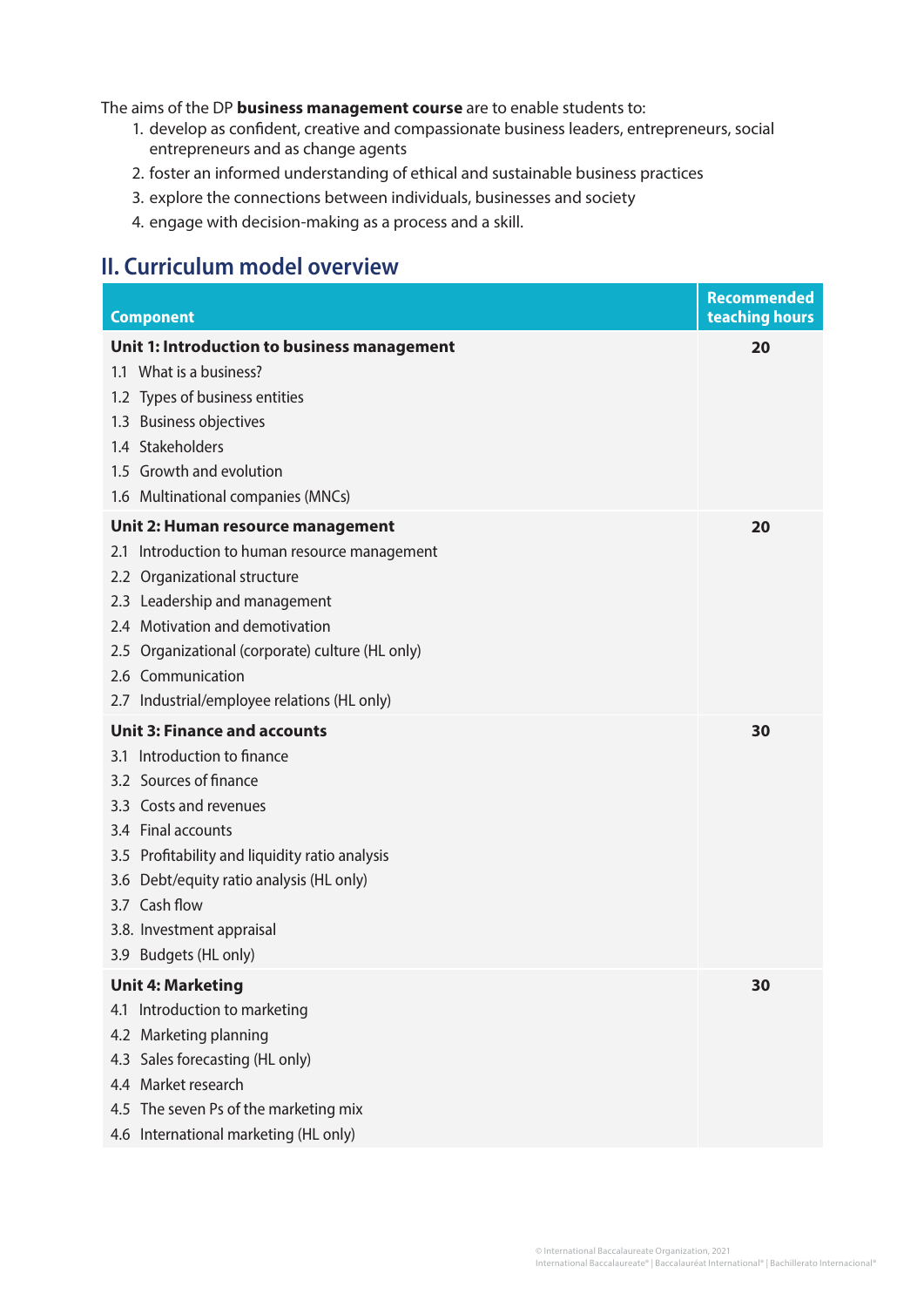| <b>Unit 5: Operations management</b>                              | 15 |
|-------------------------------------------------------------------|----|
| 5.1 Introduction to operations management                         |    |
| 5.2 Operations methods                                            |    |
| 5.3 Lean production and quality management (HL only)              |    |
| 5.4 Location                                                      |    |
| 5.5 Break-even analysis                                           |    |
| 5.6 Production planning (HL only)                                 |    |
| 5.7 Crisis management and contingency planning (HL only)          |    |
| 5.8 Research and development (HL only)                            |    |
| 5.9 Management information systems (HL only)                      |    |
| <b>Business management toolkit</b>                                | 10 |
| Research time allocated for the pre-released statement in paper 1 | 5  |
| Internal assessment                                               | 20 |

## **III. Assessment model**

By the end of the business management course, students are expected to achieve the following assessment objectives.

### **AO1: Knowledge and understanding**

Demonstrate knowledge and understanding of:

- business management tools and theories
- course topics and concepts
- business problems, issues and decisions
- HL extension topics (HL only).

#### **AO2: Application and analysis**

Apply and analyse:

- business management tools and theories
- course topics and concepts
- business problems, issues and decisions
- business decisions and issues through the selection and use of appropriate data
- HL extension topics (HL only).

#### **AO3: Synthesis and evaluation**

Synthesize and evaluate:

- business management tools and theories
- course topics and concepts
- business problems, issues and decisions
- stakeholder interests to reach informed business decisions
- recommendations for competing future strategic options (HL only)
- HL extension topics (HL only).

#### **AO4: Use and application of appropriate skills**

- Select and apply relevant business management tools, theories and concepts to support research into a business issue or problem.
- Select, interpret and analyse business materials from a range of primary and secondary sources.
- Create well-structured materials using business management terminology.